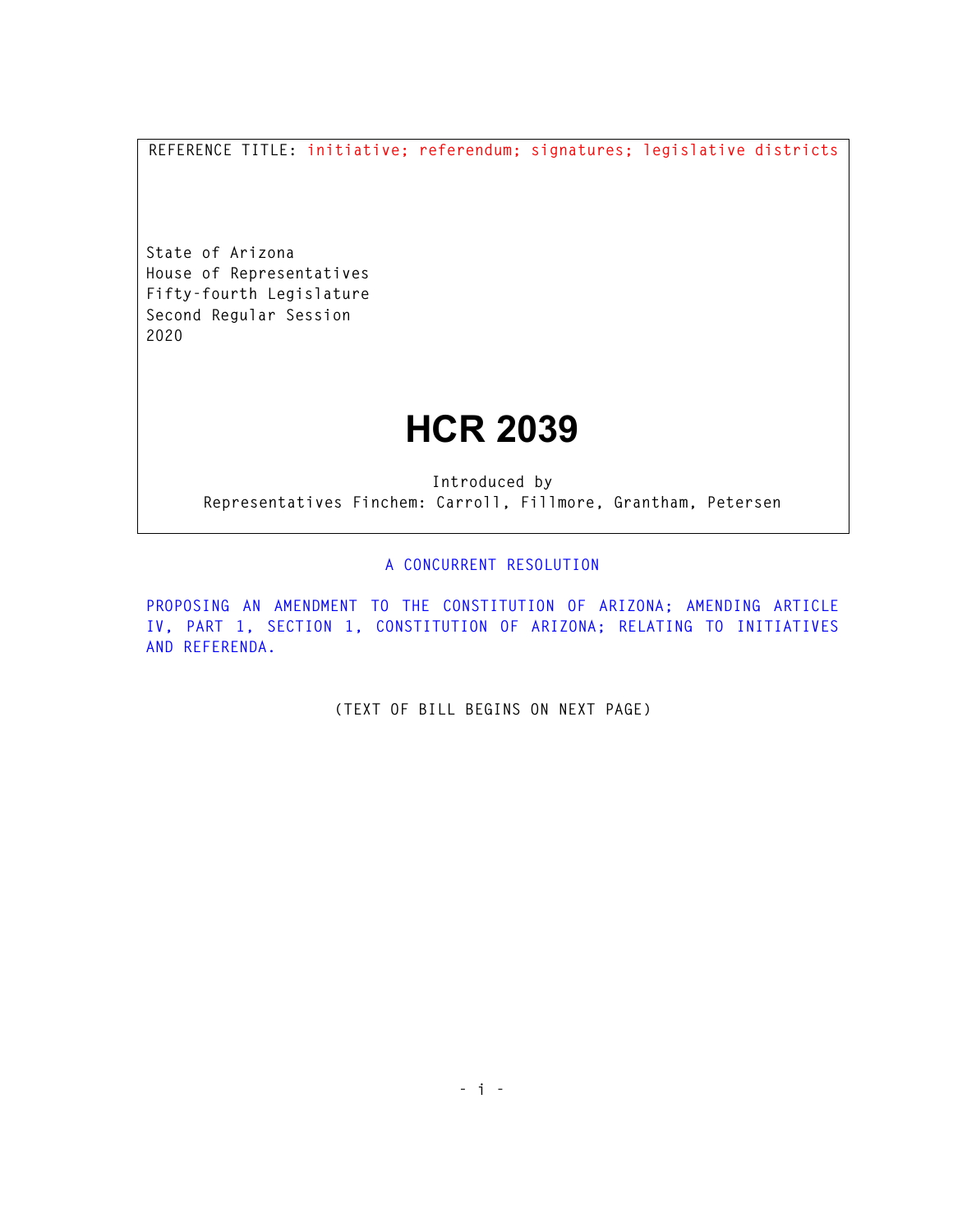**1 Be it resolved by the House of Representatives of the State of Arizona, 2 the Senate concurring: 3 1. Article IV, part 1, section 1, Constitution of Arizona, is 4 proposed to be amended as follows if approved by the voters and on 5 proclamation of the Governor: 6 1. Legislative authority; initiative and referendum 7 Section 1. (1) Senate; house of representatives; 8 reservation of power to people. The legislative authority of 9 the state shall be vested in the legislature, consisting of a 10 senate and a house of representatives, but the people reserve 11 the power to propose laws and amendments to the constitution 12 and to enact or reject such laws and amendments at the polls, 13 independently of the legislature; and they also reserve, for 14 use at their own option, the power to approve or reject at the 15 polls any act, or item, section, or part of any act, of the 16 legislature. 17 (2) Initiative power. The first of these reserved 18 powers is the initiative. FOR STATEWIDE MEASURES, under this 19 power ten per centum PERCENT of the qualified electors shall 20 have the right to propose any STATEWIDE measure, and fifteen 21 per centum PERCENT OF THE QUALIFIED ELECTORS shall have the 22 right to propose any amendment to the constitution. FOR THE 23 PURPOSES OF THIS SUBSECTION, ONE-THIRTIETH OF THE AMOUNT OF 24 SIGNATURES REQUIRED TO PROPOSE A STATEWIDE MEASURE OR AN 25 AMENDMENT TO THE CONSTITUTION MUST BE FROM EACH LEGISLATIVE 26 DISTRICT. 27 (3) Referendum power; emergency measures; effective 28 date of acts. The second of these reserved powers is the 29 referendum. Under this power the legislature, or, FOR 30 STATEWIDE MEASURES, five per centum PERCENT of the qualified 31 electors, may order the submission to the people at the polls 32 of any measure, or item, section, or part of any measure, 33 enacted by the legislature, except laws immediately necessary 34 for the preservation of the public peace, health, or safety, 35 or for the support and maintenance of the departments of the 36 state government and state institutions; but to allow 37 opportunity for referendum petitions, no act passed by the 38 legislature shall be operative for ninety days after the close 39 of the session of the legislature enacting such measure, 40 except such as require earlier operation to preserve the 41 public peace, health, or safety, or to provide appropriations 42 for the support and maintenance of the departments of the 43 state and of state institutions; provided, that no such 44 emergency measure shall be considered passed by the 45 legislature unless it shall state in a separate section why it**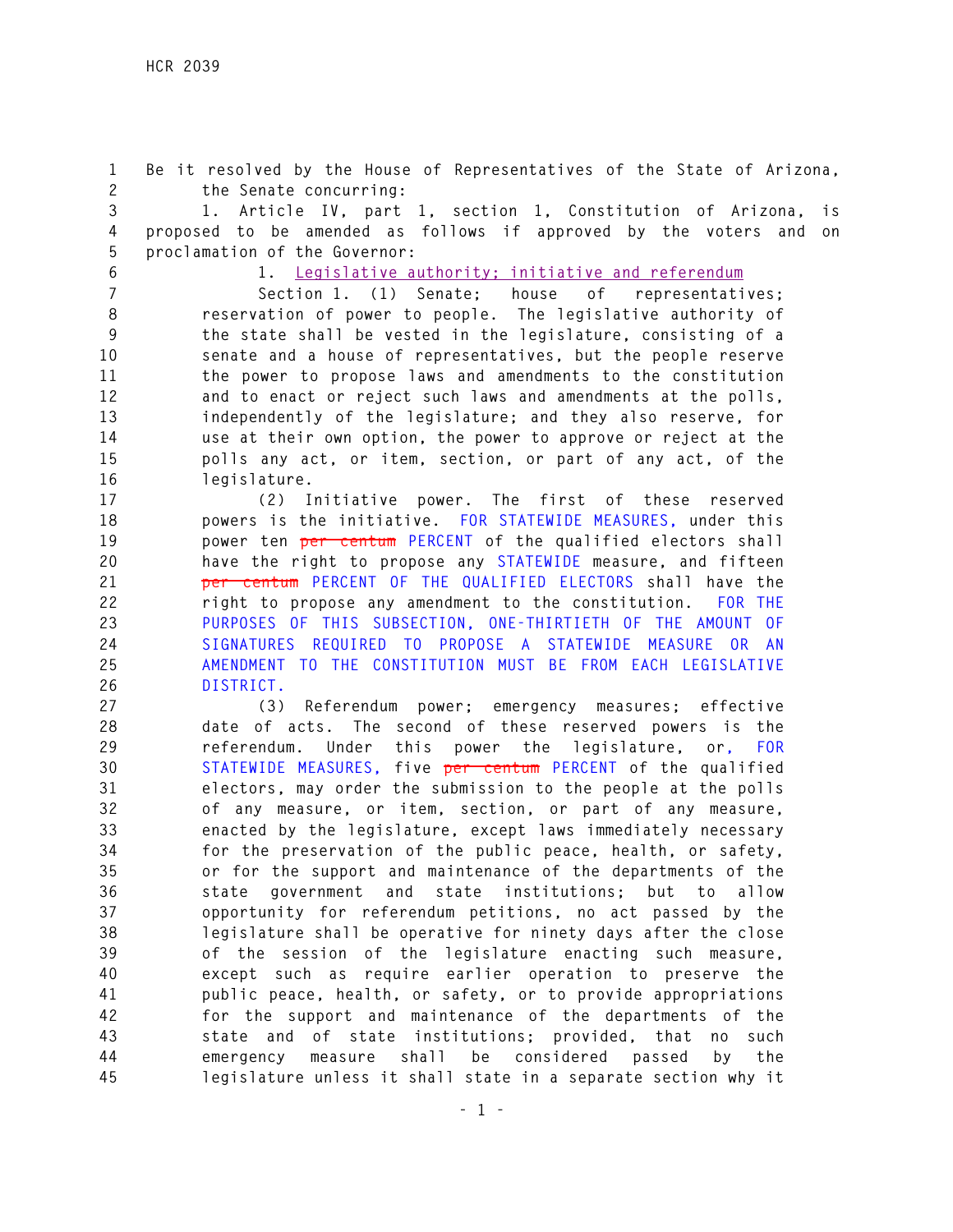**1 is necessary that it shall become immediately operative, and 2 shall be approved by the affirmative votes of two-thirds of 3 the members elected to each house of the legislature, taken by 4 roll call of ayes and nays, and also approved by the governor; 5 and should such measure be vetoed by the governor, it shall 6 not become a law unless it shall be approved by the votes of 7 three-fourths of the members elected to each house of the 8 legislature, taken by roll call of ayes and nays.** 

**9 (4) Initiative and referendum petitions; filing. All 10 petitions submitted under the power of the initiative shall be 11 known as initiative petitions, and shall be filed with the 12 secretary of state not less than four months preceding the 13 date of the election at which the measures so proposed are to 14 be voted upon. All petitions submitted under the power of the 15 referendum shall be known as referendum petitions, and shall 16 be filed with the secretary of state not more than ninety days 17 after the final adjournment of the session of the legislature 18 which shall have passed the measure to which the referendum is 19 applied. The filing of a referendum petition against any 20 item, section, or part of any measure shall not prevent the 21 remainder of such measure from becoming operative.** 

**22 (5) Effective date of initiative and referendum 23 measures. Any measure or amendment to the constitution 24 proposed under the initiative, and any measure to which the 25 referendum is applied, shall be referred to a vote of the 26 qualified electors, and shall become law when approved by a 27 majority of the votes cast thereon and upon proclamation of 28 the governor, and not otherwise.** 

**29 (6) (A) Veto of initiative or referendum. The veto 30 power of the governor shall not extend to an initiative 31 measure approved by a majority of the votes cast thereon or to 32 a referendum measure decided by a majority of the votes cast 33 thereon.** 

**34 (6) (B) Legislature's power to repeal initiative or 35 referendum. The legislature shall not have the power to 36 repeal an initiative measure approved by a majority of the 37 votes cast thereon or to repeal a referendum measure decided 38 by a majority of the votes cast thereon.** 

**39 (6) (C) Legislature's power to amend initiative or 40 referendum. The legislature shall not have the power to amend 41 an initiative measure approved by a majority of the votes cast 42 thereon, or to amend a referendum measure decided by a 43 majority of the votes cast thereon, unless the amending 44 legislation furthers the purposes of such measure and at least**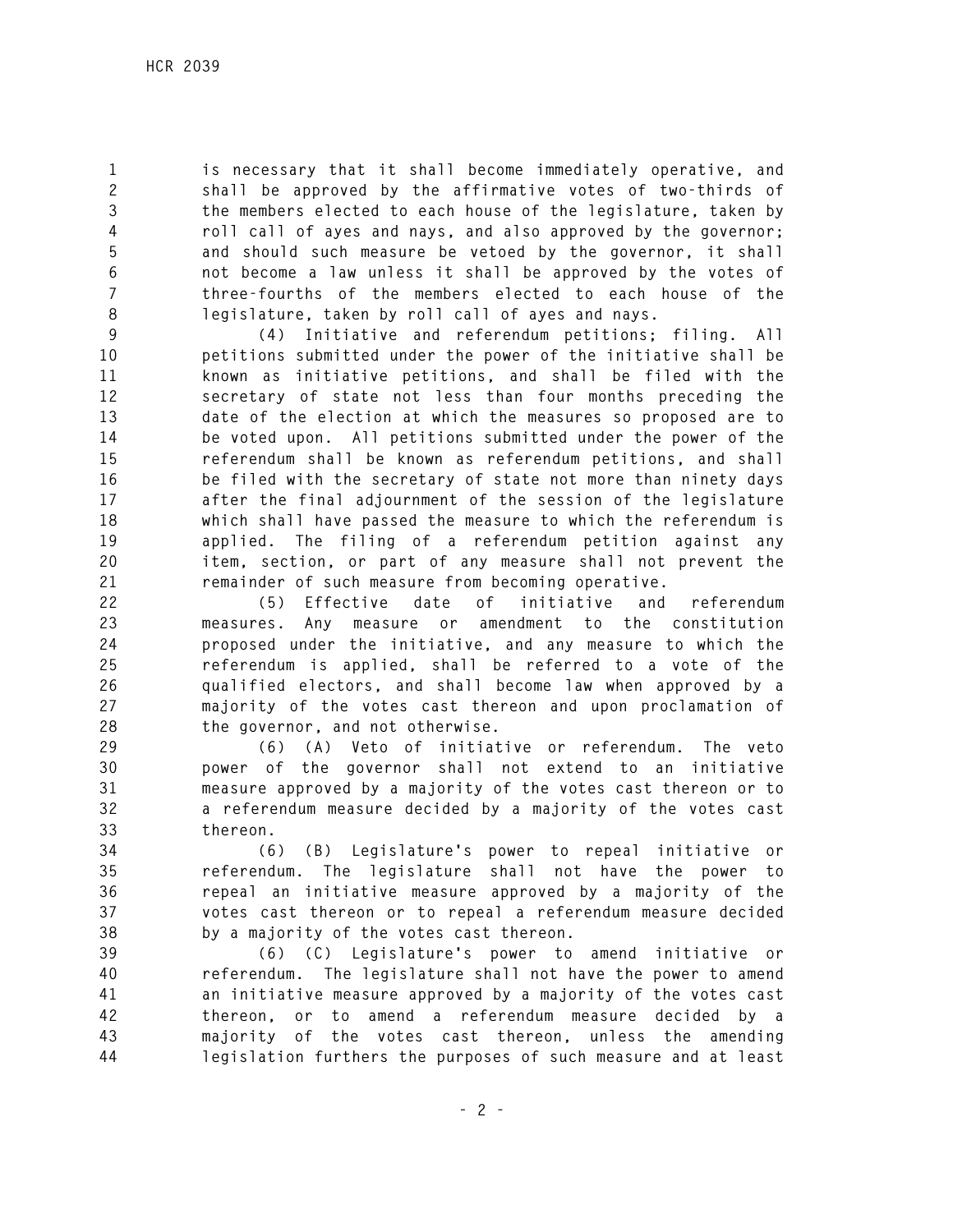**1 three-fourths of the members of each house of the legislature, 2 by a roll call of ayes and nays, vote to amend such measure.** 

**3 (6) (D) Legislature's power to appropriate or divert 4 funds created by initiative or referendum. The legislature 5 shall not have the power to appropriate or divert funds 6 created or allocated to a specific purpose by an initiative 7 measure approved by a majority of the votes cast thereon, or 8 by a referendum measure decided by a majority of the votes 9 cast thereon, unless the appropriation or diversion of funds 10 furthers the purposes of such measure and at least 11 three-fourths of the members of each house of the legislature, 12 by a roll call of ayes and nays, vote to appropriate or divert 13 such funds.** 

**14 (7) Number of qualified electors. The whole number of 15 votes cast for all candidates for governor at the general 16 election last preceding the filing of any initiative or 17 referendum petition on a state or county measure shall be the 18 basis on which the number of qualified electors required to 19 sign such petition shall be computed.** 

**20 (8) Local, city, town or county matters. The powers of 21 the initiative and the referendum are hereby further reserved 22 to the qualified electors of every incorporated city, town, 23 and county as to all local, city, town, or county matters on 24 which such incorporated cities, towns, and counties are or 25 shall be empowered by general laws to legislate. Such 26 incorporated cities, towns, and counties may prescribe the 27 manner of exercising said powers within the restrictions of 28 general laws. Under the power of the initiative fifteen per 29 centum PERCENT of the qualified electors may propose measures 30 on such local, city, town, or county matters, and ten per 31 centum PERCENT of the electors may propose the referendum on 32 legislation enacted within and by such city, town, or county. 33 Until provided by general law, said cities and towns may 34 prescribe the basis on which said percentages shall be 35 computed.** 

**36 (9) Form and contents of initiative and of referendum 37 petitions; verification. Every initiative or referendum 38 petition shall be addressed to the secretary of state in the 39 case of petitions for or on state measures, and to the clerk 40 of the board of supervisors, city clerk, or corresponding 41 officer in the case of petitions for or on county, city, or 42 town measures; and shall contain the declaration of each 43 petitioner, for himself, that he is a qualified elector of the 44 state (and in the case of petitions for or on city, town, or 45 county measures, of the city, town, or county affected), his**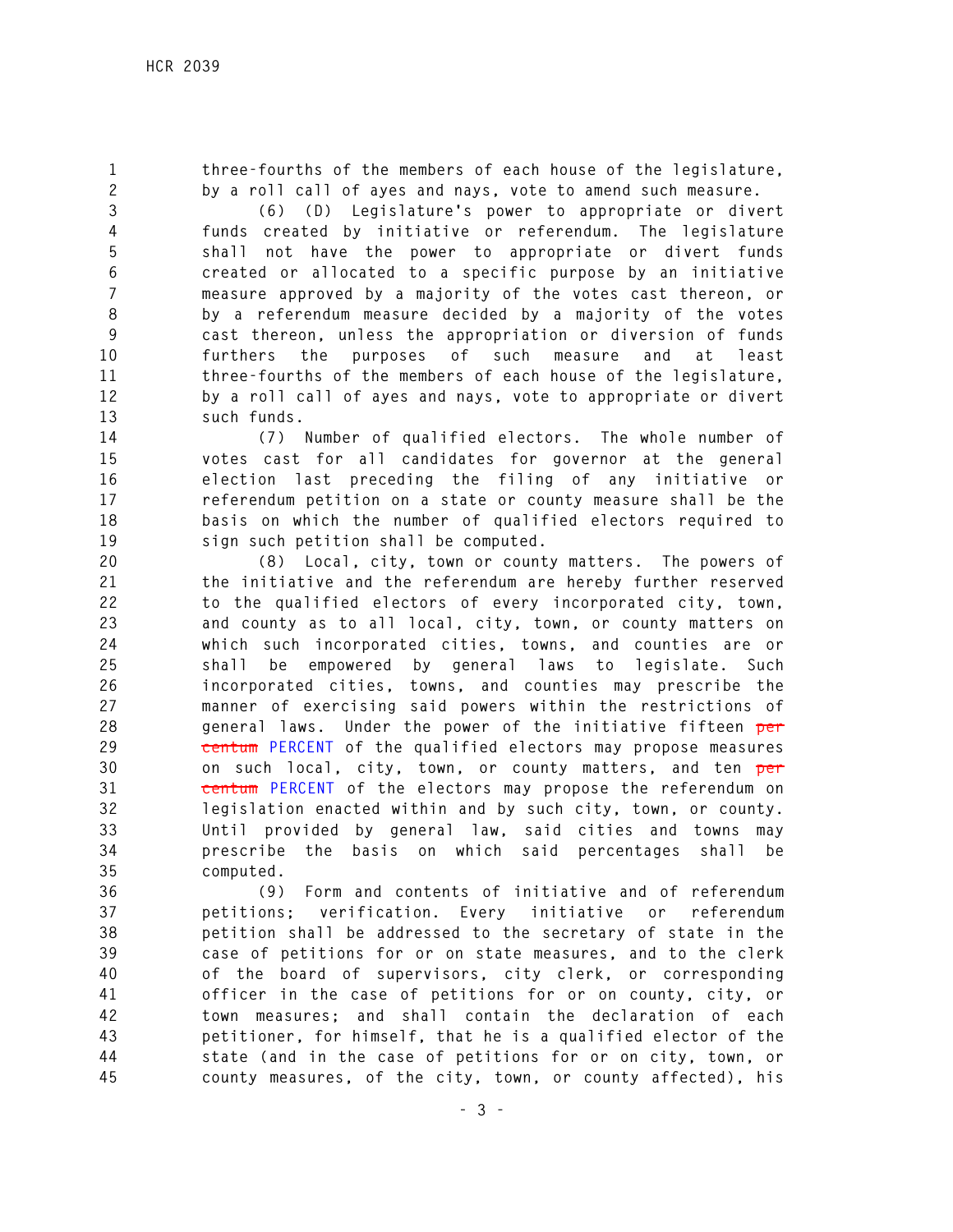**1 post office address, the street and number, if any, of his 2 residence, and the date on which he signed such petition. 3 Each sheet containing petitioners' signatures shall be 4 attached to a full and correct copy of the title and text of 5 the measure so proposed to be initiated or referred to the 6 people, and every sheet of every such petition containing 7 signatures shall be verified by the affidavit of the person 8 who circulated said sheet or petition, setting forth that each 9 of the names on said sheet was signed in the presence of the 10 affiant and that in the belief of the affiant each signer was 11 FOR STATEWIDE MEASURES a qualified elector of the APPROPRIATE 12 LEGISLATIVE DISTRICT AND THIS state, or in the case of a city, 13 town, or county measure, of the city, town, or county affected 14 by the measure so proposed to be initiated or referred to the 15 people.** 

**16 (10) Official ballot. When any initiative or referendum 17 petition or any measure referred to the people by the 18 legislature shall be filed, in accordance with this section, 19 with the secretary of state, he shall cause to be printed on 20 the official ballot at the next regular general election the 21 title and number of said measure, together with the words 22 "yes" and "no" in such manner that the electors may express at 23 the polls their approval or disapproval of the measure.** 

**24 (11) Publication of measures. The text of all measures 25 to be submitted shall be published as proposed amendments to 26 the constitution are published, and in submitting such 27 measures and proposed amendments the secretary of state and 28 all other officers shall be guided by the general law until 29 legislation shall be especially provided therefor.** 

**30 (12) Conflicting measures or constitutional amendments. 31 If two or more conflicting measures or amendments to the 32 constitution shall be approved by the people at the same 33 election, the measure or amendment receiving the greatest 34 number of affirmative votes shall prevail in all particulars 35 as to which there is conflict.** 

**36 (13) Canvass of votes; proclamation. It shall be the 37 duty of the secretary of state, in the presence of the 38 governor and the chief justice of the supreme court, to 39 canvass the votes for and against each such measure or 40 proposed amendment to the constitution within thirty days 41 after the election, and upon the completion of the canvass the 42 governor shall forthwith issue a proclamation, giving the 43 whole number of votes cast for and against each measure or 44 proposed amendment, and declaring such measures or amendments**